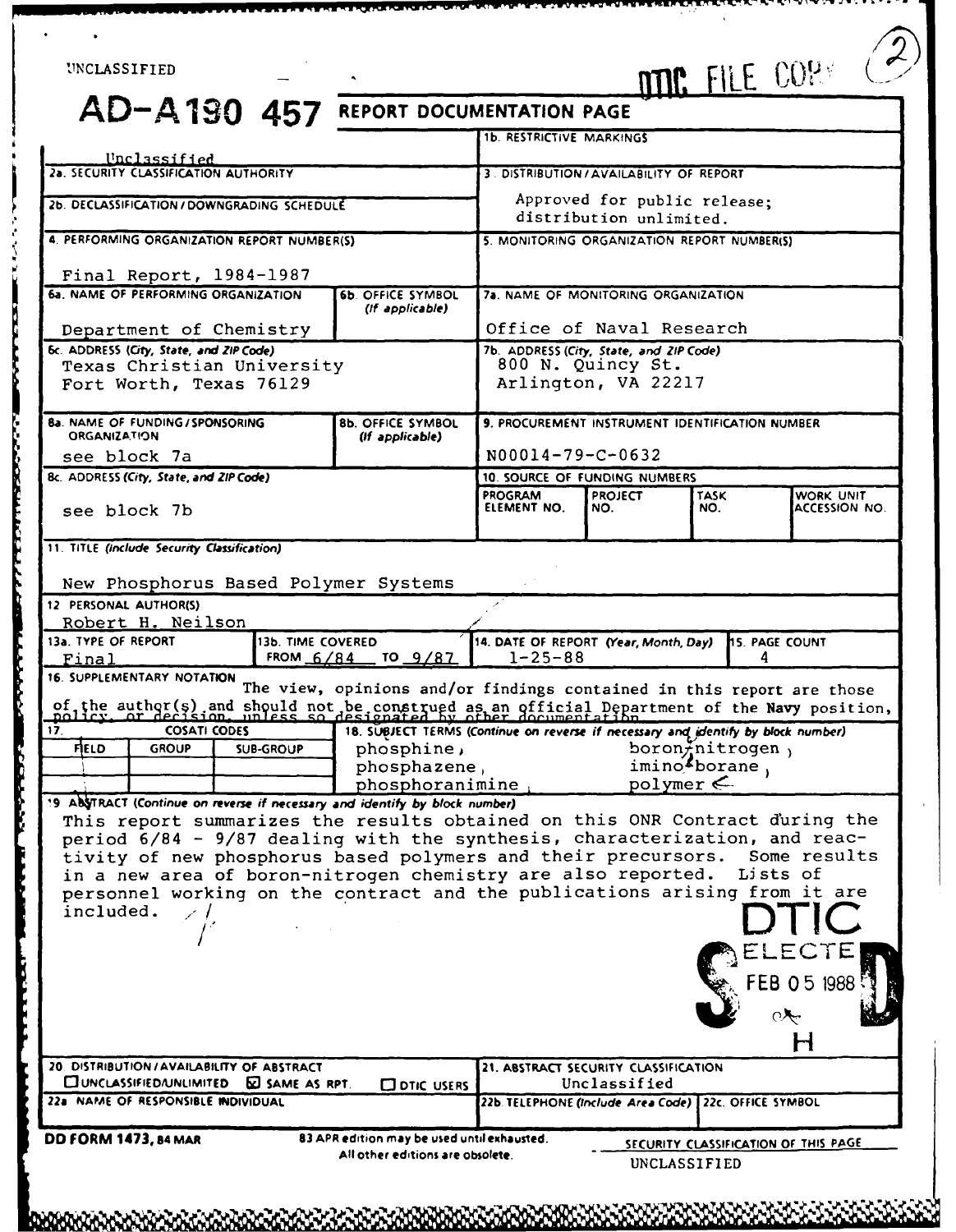# **New Phosphorus Based Polymer Systems**

**by**

Robert H. Neilson

January **25, 1988**

Final Report

# **U. S. OFFICE** OF **NAVAL** RESEARCH

Contract No. **N0001 4-79-C-0632**

R **&** T Code 413a001 Replaces **Old**  Task No. **056-123**

**Company of the Second Second** 

Department of Chemistry Texas Christian University f Fort Worth, Texas **76129**

| -01                         | QUALITY<br>INSPECTED<br>2                                                    |  |  |  |  |
|-----------------------------|------------------------------------------------------------------------------|--|--|--|--|
| <b>stry</b><br>rsity<br>129 | Accession For<br>NTIS GRA&I<br>DIEC IAB<br>⊞ inmounced.<br>П<br>Thitle witch |  |  |  |  |
|                             | Pistribution/<br>Availability Codes                                          |  |  |  |  |
|                             | Avail aux or<br>Special<br>0tst.                                             |  |  |  |  |

Reproduction in whole, or in part, is permitted for any purpose of the United States Government

This document has been approved for public release and sale: its distribution is unlimited.

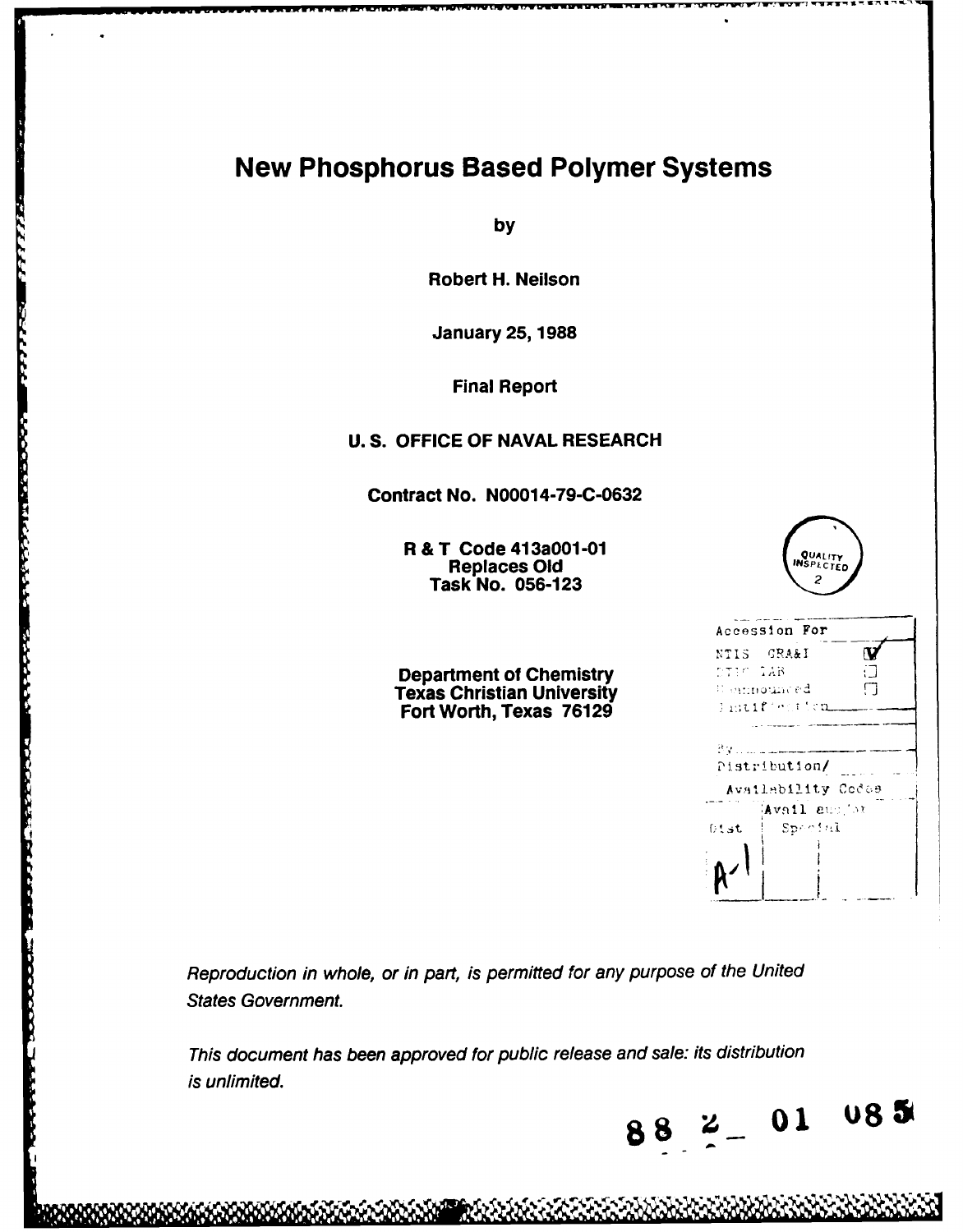## **New Phosphorus Based Polymer Systems**

### **Introduction**

During the past three years of this ONR contract, we have been exploring various preparative routes, utilizing Si-N-P and/or Si-C-P compounds as starting materials, to new types of phosphorus-based polymers of general compositions  $[RPN]_n$  and  $[RPCR_2]_n$ . Much of this effort has involved the synthesis, reactivity, structure, and stereochemistry of new types of small molecule precursors to and/or models for these polymer systems. Many of these precursors are novel "low-coordinate" compounds in which phosphorus is sp<sup>2</sup> hybridized and 7r-bonded to either carbon or nitrogen. **A** more recent area of research, which represents somewhat of a broadening of our program beyond solely phosphorus-based polymers, involves the preparative chemistry of some novel Si-N-B and B-N-B compounds as possible precursors to boron-nitrogen polymers. Some of the more promising and significant results in these areas, which form the basis for the present proposal, are summarized in the following section.

#### **Summary of Results**

333333

Precursors to [RPN]<sub>n</sub>. We have concentrated our efforts in this area on the bimolecular condensation reactions of difunctiona/ phosphines with N-silylated phosphoranimines. Generally, the reactions proceed with evolution of the expected amount of Me<sub>3</sub>SiCI and formation of white solids having the approximate composition [RPN]<sub>n.</sub> Elemental analyses of several samples gave nearly correct C:H:P ratios but residual chlorine contents of **2-5 %** were also found. The **1H** and **C** NMR spectra of the soluble materials consisted of broad resonances in the expected regions with complete absence of Me<sub>2</sub>Si signals. Extremely broad peaks in the 0-20 ppm region of the **<sup>3</sup> 1P** NMR spectrum were seen for some samples while others gave no detectable signals even on concentrated solutions. Results of **GPC** analysis indicate peak molecular weights of these products in the range of 1,000-5,000. Taken together, the characterization data suggest that the materials are linear or cyclic oligomers of moderate molecular weight with the approximate composition **[RPN]n.**

In an effort to better understand the factors controlling this process, we have carried out a study of several model "polymerization" reactions of N-silylphosphoranimines, Me<sub>3</sub>SiN = PR<sub>2</sub>X [X = Cl, Br, OCH<sub>2</sub>CF<sub>3</sub>, N(SiMe<sub>3</sub>)<sub>2</sub>], with monofunctional phosphines, Ph<sub>2</sub>PY (Y = Cl, OCH<sub>2</sub>CF<sub>3</sub>). These processes are considerably more complex than expected and, depending upon the nature of **X 3an\*** Y, can lead to simple condensation products or novel multi-phosphorus cations. In related work, a variety of new  $P^{III}$  and  $P^{V}$  compounds, (Me<sub>3</sub>Si)<sub>2</sub>NP(R)X and M<sub>t3</sub> JiN = P(R)XY, have been prepared as possible precursors to [RPN]<sub>n</sub> via other types of condensation processes.

**Chemistry of P=C Compounds. Our** recent studies of the synthesis and reactivity of "lowcoordinate" **P=C** systems have focused primarily on three systems: **(1)** the amino(methylene)phosphines, (2) From the amino(methods) and the amino(methods) and the amino(methods) of condensation processes.<br>
The amino(methods)  $\frac{1}{2}$  of  $\frac{1}{2}$  and  $\frac{1}{2}$  and  $\frac{1}{2}$  and  $\frac{1}{2}$  and  $\frac{1}{2}$  and  $\frac{1}{2}$  and  $\frac{1}{2$ many of these compounds offer the unique opportunity for comparing the reactivity of the  $P = C \pi$  bond in similarly-substituted P"', **pV,** and phosphadiene systems, respectively. Moreover, the facile cleavage reactions of the **Si-N** and **P-N** bonds in the **(Me3Si) <sup>2</sup>N-P** moieties serve to further extend the range of derivative chemistry of these "low-coordinate" phosphorus compounds.

Five major types of reactions of these **P=C** 7-bonded systems have been studied: **(1)** addition and cycloaddition to the **P=C** bond, (2) complexation of transition metals to the phosphorus lone pair and/or the  $P = C \pi$  bond, (3) oxidation of the two-coordinate  $P^{111}$  center to the three-coordinate  $P^{V}$  state, (4) nucleophilic substitution at the two-coordinate P11 center, and **(5)** cleavage of the **Si-N** bond(s) **by** protic reagents. Our recent studies have shown that (methylene)phosphines bearing the disilylamino group actually exhibit all of these reaction pathways. **By** contrast, the reactivity of the three-coordinate PV analogues is less diverse and is limited primarily to 1,2-additions to the **P=C** double bond. Interestingly, the **P=N** double bond Is found to be much less reactive. Aikyllithium reagents and chlorophosphines, for example, add preferentially to the **P=C** double bond. In some cases, cyclization resulting from **SI-N** bond cleavage accompanies the addition process.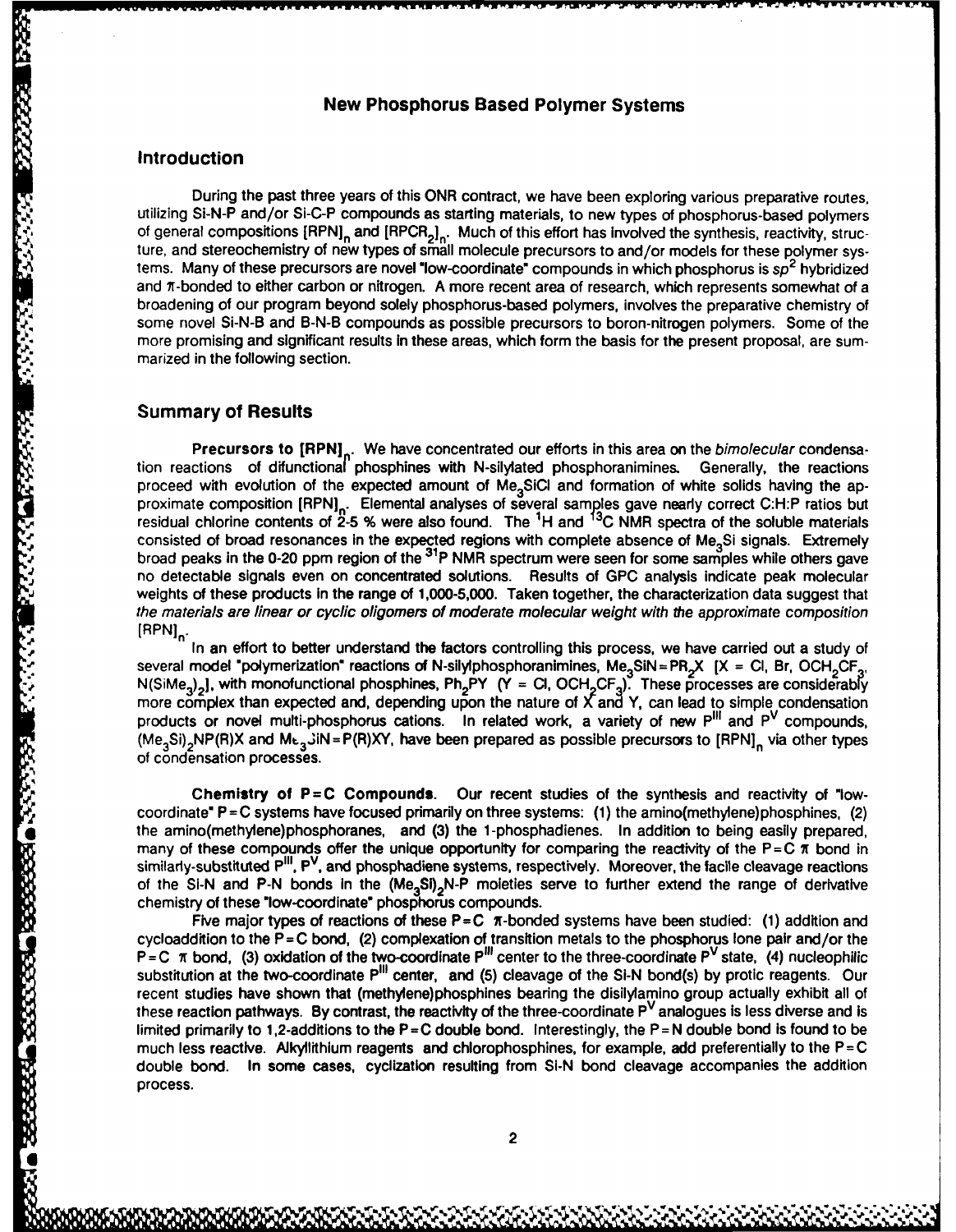The **1** -phosphadienes also have a rich derivative chemistry which closely parallels that of the simple (methylene)phosphines. Addition of polar reagents (e.g., MeOH) to the **P=C** double bond and complexation of metals to phosphorus occur readily. On the other hand, in processes such as oxidation or addition of alkyllithium reagents, both the **C=C** and the **P=C** double bonds are found to participate, leading to novel 1,4 addition products and phosphacyclobutenes, respectively.

Chemistry of Si-C-P Compounds. Recently, we have prepared a large series of (silylmethyl)phosphines (i.e., Si-C-P systems) via nucleophilic substitution reactions of PCI<sub>3</sub> and PhPCI<sub>2</sub>. These compounds are of interest as possible condensation monomers for the synthesis of novel **P-C back**bone polymers, i.e., poly(phosphaalkenes). Preliminary thermolysis experiments indicate that elimination of Me **3SiX** from some of these precursors is, in fact, possible, leading to oligomeric (MW **z** 2,000) products.

**"** Boron-Nitrogen Polymer Precursors. Our objectives in this relatively new project are to design, prepare, and characterize a variety of small molecule precursors to be used for the synthesis of the first high molecular weight, linear boron-nitrogen polymers,  $(RBNR)_{n}$ . The major problem to overcome in this effort is the great tendency which B-N systems have for forming the extremely stable borazene ring system, (RBNR)<sub>3</sub>. Two different approaches, both involving diborylamines as condensation monomers, are being studied. Incorporation of the linear **N-B-N-B** unit along with other structural features should prevent these systems from condensing to the 6-membered borazene rings upon thermolysis.

In the first method, acyclic diborylamines containing both the Si-N and the B-Cl groups are the target compounds. **A** few such species have recently been prepared and characterized. In this case, a bulky t-Bu group on boron serves to stabilize the primary amine precursor and should also help to inhibit formation of the \* borazene thermolysis products. The second approach involves linking the nitrogen atoms of the **N-B-N-B** backbone through a trimethylene bridge **by** use of the 1,3,2-diazaboracyclohexane ring system. Several new mono- as well as disubstituted derivatives of this 6-membered ring have been prepared in our lab.

#### **RECENT PUBLICATIONS**

**(With support by ONR, 6-1-84 - 9-30-87)**

Wisian-Neilson, P.; Ford, R. R.; Goodman, M. **A.;** Li, **B.-L;** Roy, **A.** K.; Wettermark, **U. G.;** Neilson, R. H. "Reactions of (Silylamino)phosphines with Carbon Tetrachloride" Inorg. Chem. **1984,** 23, **2063.**

Caira, M.; Neilson, R. H.; Watson, W. *H.;* Wisian-Neilson, P.; Xie, Z.-M. "Synthesis and Structure of Sulfur Derivativess of a (Methylene)phosphine" J. Chem. Soc., Chem. Commun. 1984, **698.**

Neilson, R. H.; Thoma, R. **J.;** Vickovic, **I.;** Watson, W. H.; **"A** Twisted **P-C** Double Bond: Synthesis and Structure of a (Methylene)phosphine[Iron(tetracarbonyl)] Complex" Organometallics 1984, 3, **1132.**

Li, B.-L.; Neilson, R. H. "Substitution and Addition Reactions of a (Methylene)phosphine with Alkyllithium Reagents" Inorg. Chem. 1984, **23, 3665.**

Xie, Z.-M.; Wislan-Neilson, P.; Neilson, R. H. "Synthesis and Reactivity of [Bis(trimethylsilyl)methylene]- (mestyl)phosphine" Organometallics **1985,** 4, **339.**

Ford, R. R.; Li, B.-L; Neilson, R. H.; Thoma, R. **J.** "Addition and Complexation Reactions of a Silylated Amino(methylene)phosphine" Inorg. Chem. **1985,** 24,1993.

Ford, R. R.; Neilson, R. H. "Synthesis **of** Some **Highly** Silylated Aminophosphines and Their Reactions with Carbon Tetrachloride" Polyhedron **1986, 5,** 643.

**LI, B.-L.;** Neilson, R. H. "Preparation of **P-N-H** and P-P Compounds from a Silylated Amino(methylene)- phosphine" Inorg. Chem. **1986, 25, 358.**